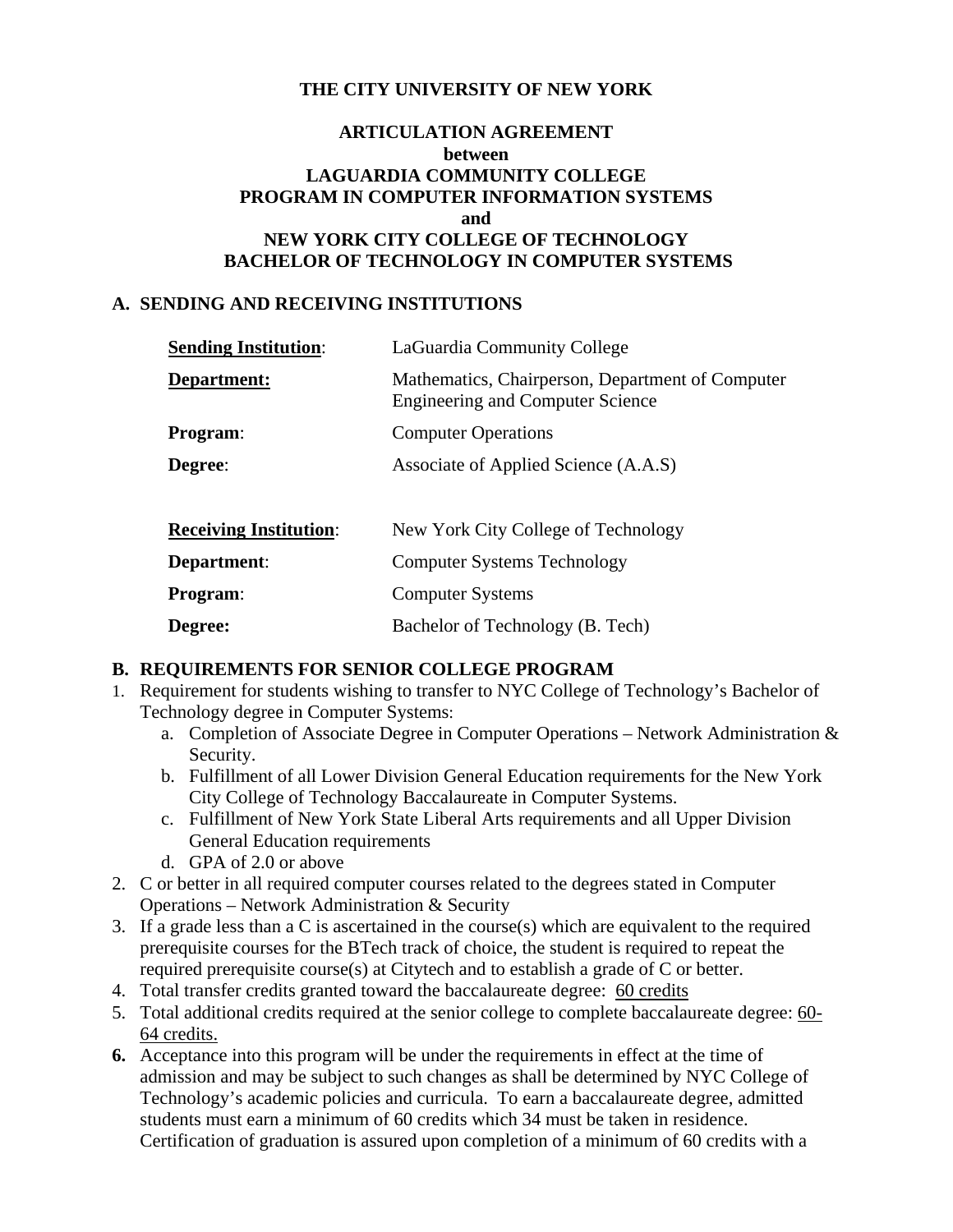cumulative index of 2.0. This 2.0 index is also required in the major, the minor and/or interdisciplinary program.

## **C. COURSE-TO-COURSE EQUIVALENCIES AND TRANSFER CREDIT AWARDED**

| <b>LaGuardia Community College</b>                                             |                         | <b>NYC College of Technology</b>                         |                |                                  |
|--------------------------------------------------------------------------------|-------------------------|----------------------------------------------------------|----------------|----------------------------------|
| <b>Computer Operations - Network</b>                                           |                         | <b>Computer Systems</b>                                  |                |                                  |
| <b>Administration &amp; Security</b>                                           |                         |                                                          |                |                                  |
| <b>Course Number &amp; Title</b>                                               | <b>Credits</b>          | <b>Course Number &amp; Title</b>                         | <b>Credits</b> | <b>Credits</b><br><b>Awarded</b> |
| <b>Required Common Core</b>                                                    |                         |                                                          |                |                                  |
| <b>ENGLISH COMPOSITION: ENG 101 English</b><br>Composition I (ENA101 or ENC101 |                         |                                                          |                |                                  |
|                                                                                | 3                       | <b>ENG 1101 English Composition I</b>                    | 3              | 3                                |
| depending on placement scores)                                                 |                         |                                                          |                |                                  |
| <b>ENG102 Writing through Literature</b>                                       | 3                       | <b>ENG 1101 English Composition I</b>                    | $\mathbf{3}$   | $\mathbf{3}$                     |
| MQR: MAT120 Elementary Statistics<br>(STEM)                                    | 3                       | <b>Mathematical and Quantitative</b><br><b>Reasoning</b> | $\mathbf{3}$   | 3                                |
| LPS: Select one of the following courses:                                      |                         |                                                          |                |                                  |
| SCB101 Topics in Biological Sciences;                                          |                         |                                                          |                |                                  |
| SCC101 Topics in Chemistry; SCP101                                             | 3                       | <b>Life and Physical Sciences</b>                        | 3              | 3                                |
| Topics in Physics; SCP140 Topics in                                            |                         |                                                          |                |                                  |
| Astronomy 3                                                                    |                         |                                                          |                |                                  |
| Flexible Core: Select five courses from the                                    |                         | One course each from: World Cultures                     |                |                                  |
| five Flexible Core categories. Note: Only                                      |                         | and Global Issues US Experience in                       |                |                                  |
| one course can be selected from any one                                        | 15                      | its Diversity Creative Expression                        | 15             | 15                               |
| category and select courses from five                                          |                         | Individual and Society Scientific                        |                |                                  |
| different disciplines.                                                         |                         | World                                                    |                |                                  |
| <b>PATHWAYS CORE:</b>                                                          | 27                      |                                                          | 27             | 27                               |
|                                                                                |                         |                                                          |                |                                  |
| <b>PROGRAM CORE: 33 Credits</b>                                                |                         |                                                          |                |                                  |
| <b>Business and Technology</b>                                                 |                         |                                                          |                |                                  |
| <b>BTA</b> Principles of Accounting I                                          | $\overline{\mathbf{4}}$ | <b>ACC 1101 Principles of Accounting</b>                 | 4              | 4                                |
| <b>BTM</b> Introduction to Business                                            | $\overline{\mathbf{3}}$ | <b>BUS 2425 Business Management</b>                      | 3              | $\overline{\mathbf{3}}$          |
|                                                                                |                         |                                                          |                |                                  |
| <b>Computer Science</b>                                                        |                         |                                                          |                |                                  |
| <b>ECF090</b> First Year Seminar for Engineering                               |                         |                                                          |                |                                  |
| and Computer Science                                                           | $\boldsymbol{0}$        |                                                          |                |                                  |
| <b>MAC109</b> Introduction to Visual                                           | 3                       | <b>CST1101</b> Problem Solving with                      | 3              | 3                                |
| Programming                                                                    |                         | <b>Computer Programming</b>                              |                |                                  |
| <b>MAC232 UNIX Network Operating Systems</b>                                   | $\overline{\mathbf{3}}$ | <b>CST1215</b> Operating Systems<br>Fundamental          | $\overline{3}$ | $\mathbf{3}$                     |
| <b>MAC233</b> Windows Network Operating                                        | $\mathbf{3}$            | <b>Advance Standing</b>                                  | $\overline{3}$ | $\mathbf{3}$                     |
| Systems                                                                        |                         |                                                          |                |                                  |
| <b>MAC245</b> Network and Systems Security                                     | $\mathbf{3}$            | <b>CST2307</b> Networking Fundamentals                   | 3              | $\mathbf{3}$                     |
| <b>MAC246</b> Advanced Network and Systems                                     | $\mathbf{3}$            | CST2410 Introduction to Computer                         | 3              | $\overline{\mathbf{3}}$          |
| Security                                                                       |                         | Security                                                 |                |                                  |
| <b>MAC252 Advanced UNIX</b>                                                    |                         | CST2415 System Administration<br>(UNIX/Linux)            | $\overline{3}$ | $\mathbf{3}$                     |
| <b>MAC253</b> Advanced Windows                                                 | $\mathbf{3}$            | CST2405 System Administration                            | $\overline{3}$ | $\mathbf{3}$                     |
|                                                                                |                         | (Windows)                                                |                |                                  |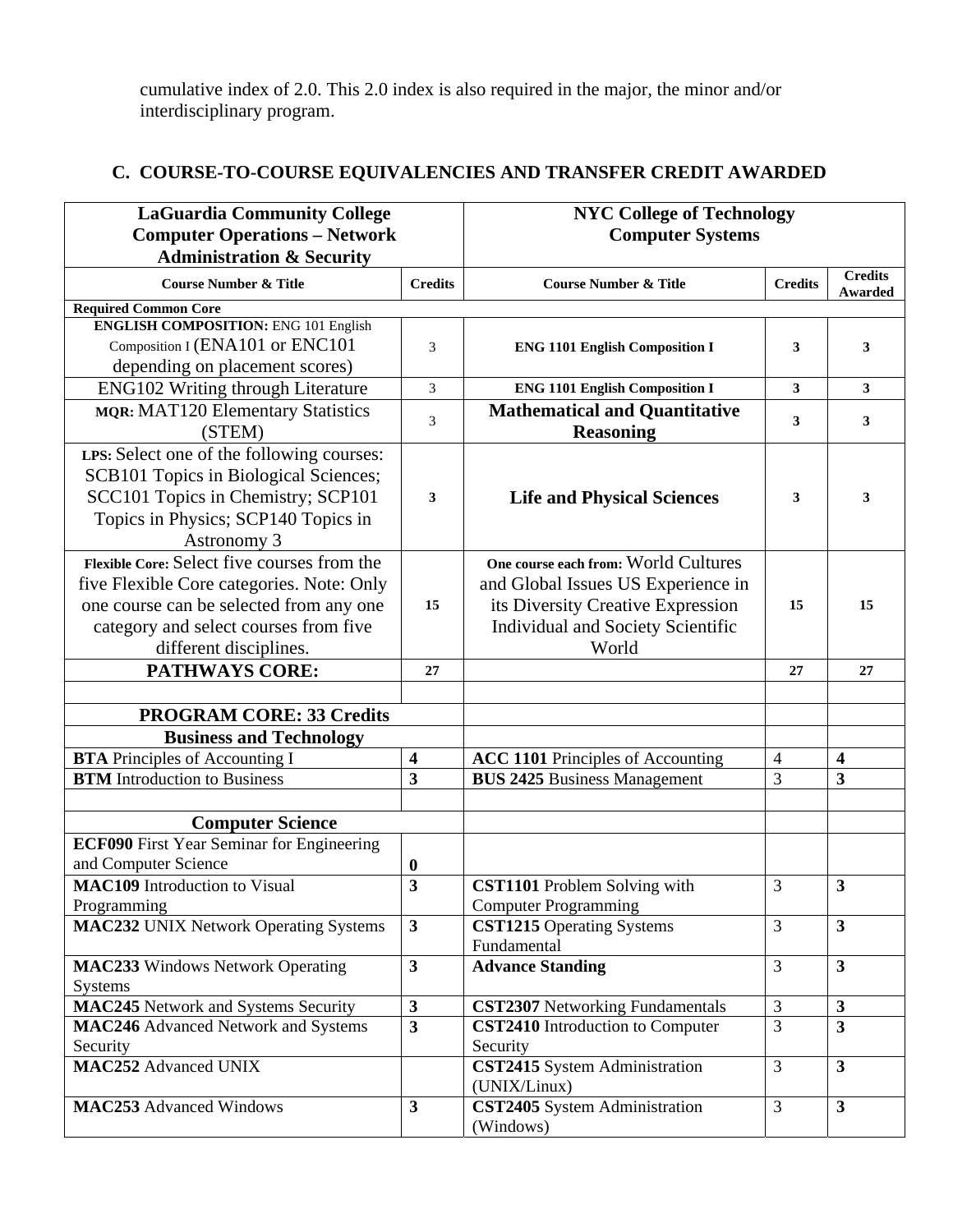| <b>MAC293</b> Computer Repair and Network | 3  | <b>CST2400</b> Computer Sys. Management |     |  |
|-------------------------------------------|----|-----------------------------------------|-----|--|
| Maintenance.                              |    | & Support                               |     |  |
| Unrestricted elective: 1 credit           |    | elective                                |     |  |
|                                           |    |                                         |     |  |
| Subtotal   33                             |    | <b>Subtotal</b>                         | -33 |  |
|                                           |    |                                         |     |  |
| <b>Total</b>                              | 60 | Total                                   | 60  |  |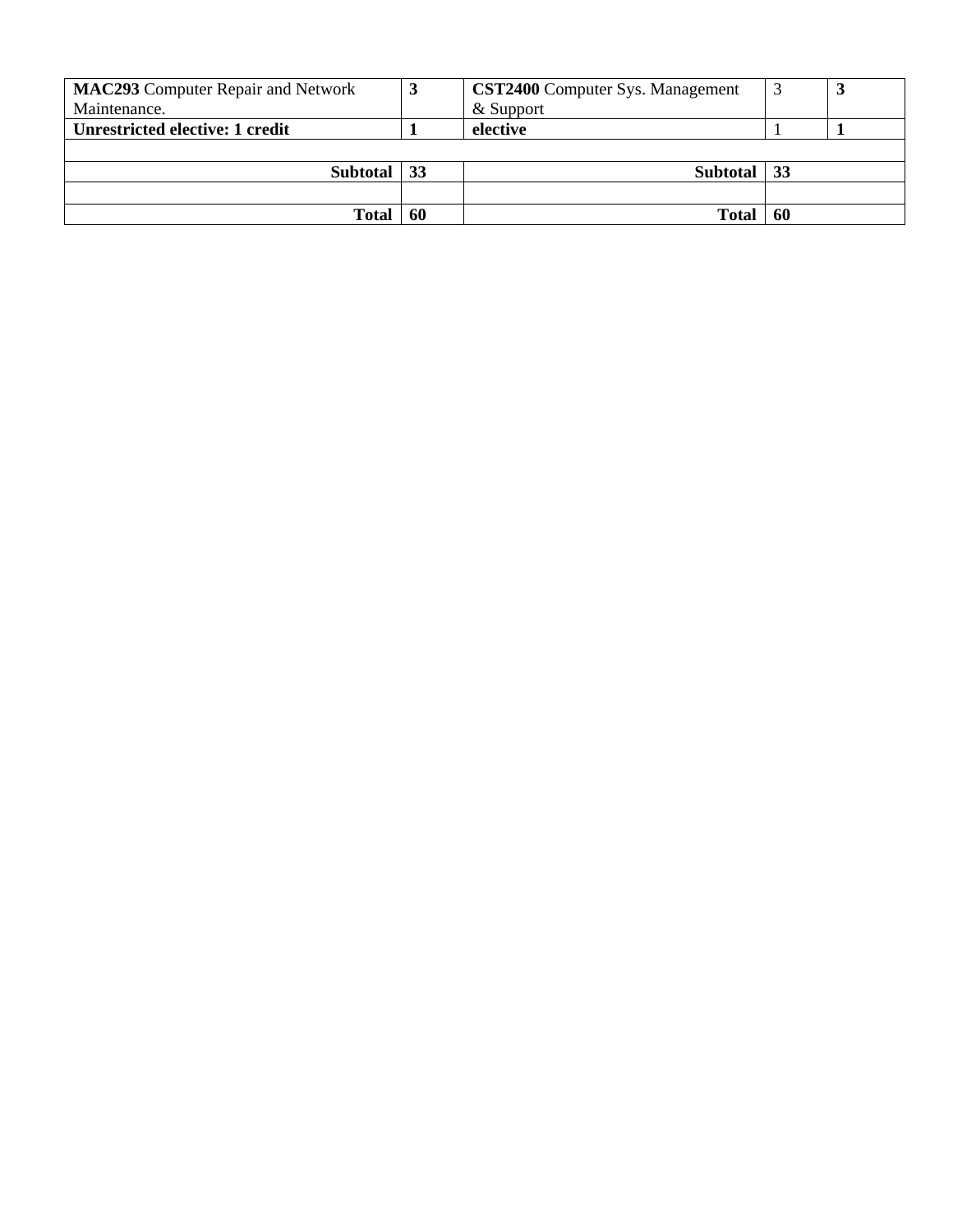## **D. SENIOR COLLEGE COURSES REMAINING FOR BACCALAUREATE DEGREE**

| <b>Course Number &amp; Title</b>                                                 | <b>Credits</b> |
|----------------------------------------------------------------------------------|----------------|
| <b>General Education Requirements (College Option)</b>                           |                |
| COM 1330 (Effective Speaking, COM 1335 (Group Communication), or COM             | 3              |
| 1340 (Oral Interpretation of Literature)                                         |                |
| One interdisciplinary Liberal Arts and Science course                            | $\overline{3}$ |
|                                                                                  |                |
| One additional flexible core course (if taken in addition to required Gen Ed     | $0 - 3$        |
| courses                                                                          |                |
| <b>General Education</b>                                                         | $6-9$          |
|                                                                                  |                |
| <b>Remaining Requirements in Major</b>                                           |                |
| Prerequisites and Program Requirements                                           |                |
| $\overline{MAT}$ 1375 Pre-calculus *Students who have successfully completed the | 3              |
| equivalent to this course at LaGuardia CC are required to take an elective in    |                |
| the Pathways Scientific World Category                                           |                |
| <b>CST 1201 Programming Fundamentals</b>                                         | 3              |
| PSY 1101 Introduction to Psychology(If not taken at LaGuardia)*                  | $0 - 3$        |
| MAT 2440 Discrete Structures and Algorithms I                                    | 3              |
| MAT 2540 Discrete Structures and Algorithms II or MAT1475 Calculus I             | 3 or 4         |
| PSY 2404 Personnel and Organizational Psychology                                 | 3              |
| BUS 3525 Strategic Management                                                    | $\overline{3}$ |
| ENG 2575 Technical Writing                                                       | 3              |
| <b>Subtotal</b>                                                                  | $21 - 25$      |
| Computer Systems program-specific Degree Requirement and Electives               |                |
| <b>Curriculum Requirements</b>                                                   |                |
| CST4800 Project Management                                                       | 3              |
| CST4900 Internship or CST4905                                                    | 3              |
| Complete One of Following Four Tracks:                                           |                |
| Database                                                                         |                |
| CST3504 Database Design                                                          | 3              |
| CST2406 or CST3606                                                               | 3              |
| CST3604 Quality Database Implementation                                          | 3              |
| CST3613 Application Development with Databases                                   | 3              |
| CST4704 Data Warehousing                                                         | 3              |
| CST4714 Database Administration                                                  | $\mathbf{3}$   |
| CST4724 Data On The Web                                                          | 3              |
| <i>*Two Major Electives</i>                                                      | 6              |
| Network and Security                                                             |                |
| CS2405 or CST2415 System Administration *(Students who have                      |                |
| successfully completed the equivalent courses to CST2405 AND CST2415             |                |
| at LaGuardia CC are required to choose a Bachelor Level elective                 |                |
| (CST35xx, CST36xx, CST47xx) as long as this Bachelor Level elective is           |                |
| not required for the track of choice).                                           | 3              |
| CST3507 Advanced Single-LAN Concepts                                             | $\overline{3}$ |
| CST3607 Interconnectivity                                                        | $\overline{3}$ |